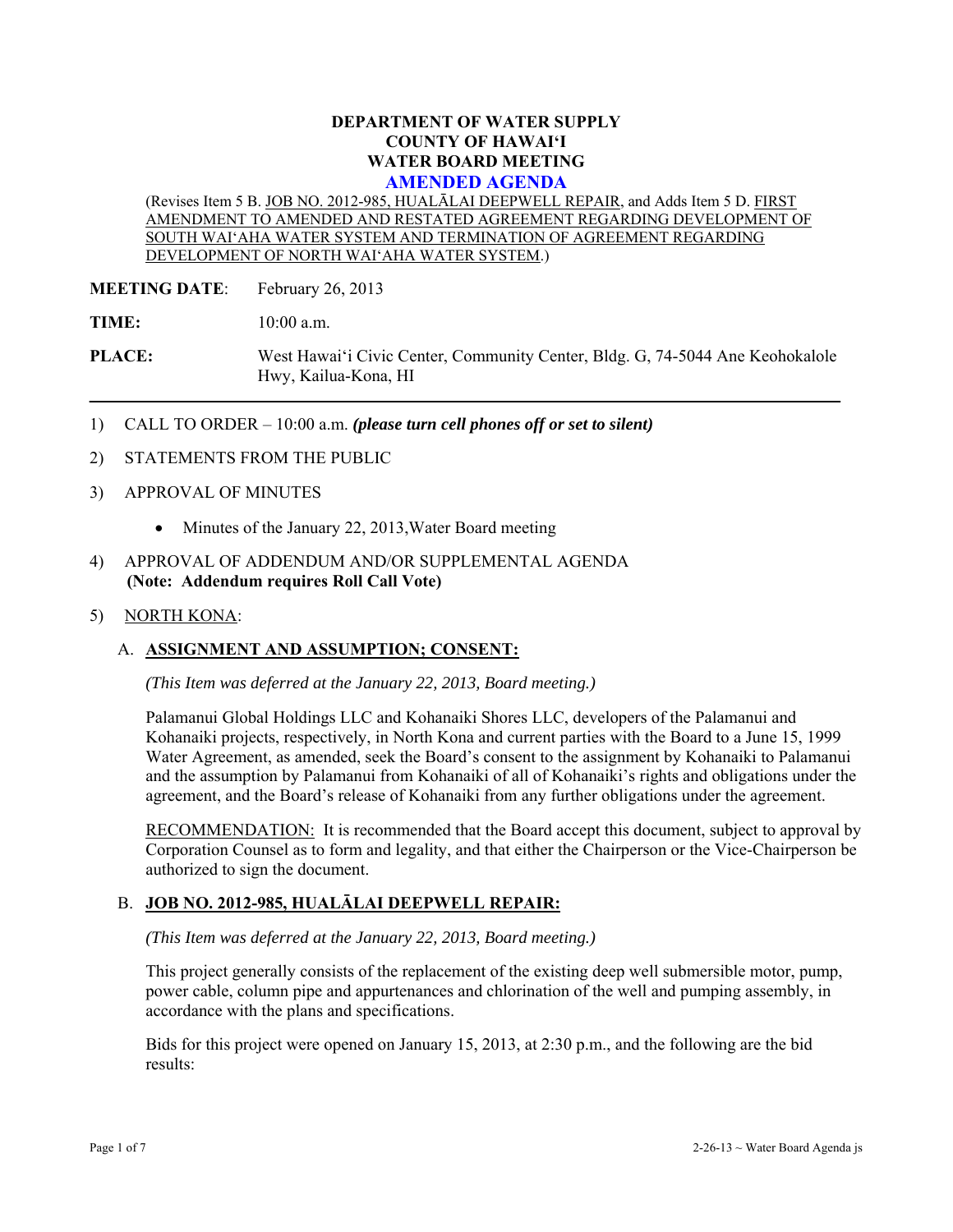| Bidder                                         | <b>Bid Amount</b> |
|------------------------------------------------|-------------------|
| Beylik Drilling and Pump Service, Inc.         | \$79,223.00       |
| Derrick's Well Drilling and Pump Services, LLC | \$93,000.00       |

Project Costs:

| 1) Low Bidder (Beylik Drilling and Pump Service, Inc.) | \$79,223.00 |
|--------------------------------------------------------|-------------|
| 2) Contingencies $(\sim 10\%)$                         | \$7,922.00  |
| <b>Total Cost:</b>                                     | \$87,145.00 |

Funding for this project will be from DWS's CIP Budget. The contractor will have 180 calendar days to complete this project. The engineering estimate for this project was \$146,500.00.

RECOMMENDATION: It is recommended that the Board award the contract for JOB NO. 2012-985, HUALĀLAI DEEPWELL REPAIR, to the lowest responsible bidder, Beylik Drilling and Pump Services, Inc., for their bid amount of \$79,223.00 plus \$7,922.00 for contingencies, for a total contract amount of **\$87,145.00**. It is further recommended that either the Chairperson or the Vice-Chairperson be authorized to sign the contract, subject to review as to form and legality by Corporation Counsel.

### C. **JOB NO. 2008-934, CONSTRUCTION OF THE KONA OCEAN VIEW PROPERTIES WATER SYSTEM IMPROVEMENTS:**

Bids were opened on February 7, 2013 at 2:00 p.m.; and the following are the bid results:

| <b>Bidder</b>                                   | <b>Bid Amount</b> | <b>Adjusted Bid Amount*</b><br>(for purposes of bid<br>award) |
|-------------------------------------------------|-------------------|---------------------------------------------------------------|
| Koga Engineering & Construction, Inc.           | \$1,121,544.90    | \$1,057,017.66                                                |
| Isemoto Contracting Co., Ltd                    | \$1,274,964.00    | \$1,211,215.80                                                |
| Kona Kau Construction Services & Supplies, Inc. | \$1,352,345.64    | \$1,276,328.36                                                |
| Nan, Inc.                                       | \$1,945,943.56    | \$1,945,910.08                                                |
| Goodfellow Bros., Inc.                          | \$2,389,274.00    | \$2,248,200.30                                                |

\*Bids were adjusted (for the purposes of award) to provide credits for use of Hawaii Products and participation in the State Apprenticeship Program. There was also a minor correction to one of the bids.

Project Cost:

| <b>Total Construction Cost:</b>                       | <u>\$1,233,700.00</u> |
|-------------------------------------------------------|-----------------------|
| 2. Construction Contingency $(\sim 10\%)$             | 112,155.10            |
| 1. Low Bidder (Koga Engineering & Construction, Inc.) | \$1,121,544.90        |

Funding for this project will be from the USDA's Rural Utilities Service Water and Waste Water Loan and Grant program and County G.O. Bonds (Loan - \$1,169,000, Grant - \$353,369 and Total \$1,522,369). The consultant contract amount is \$151,750.00. There are other fees that will be reimbursable by the loan/grant funds.

The contractor will have 270 calendar days to complete this project.

Pursuant to the Hawai'i County Code, Section 12-24, the award of contract is subject to the creation of the improvement district.

RECOMMENDATION: It is recommended that the Board award the contract for JOB NO. 2008-934, CONSTRUCTION OF KONA OCEAN VIEW PROPERTIES WATER SYSTEM IMPROVEMENTS,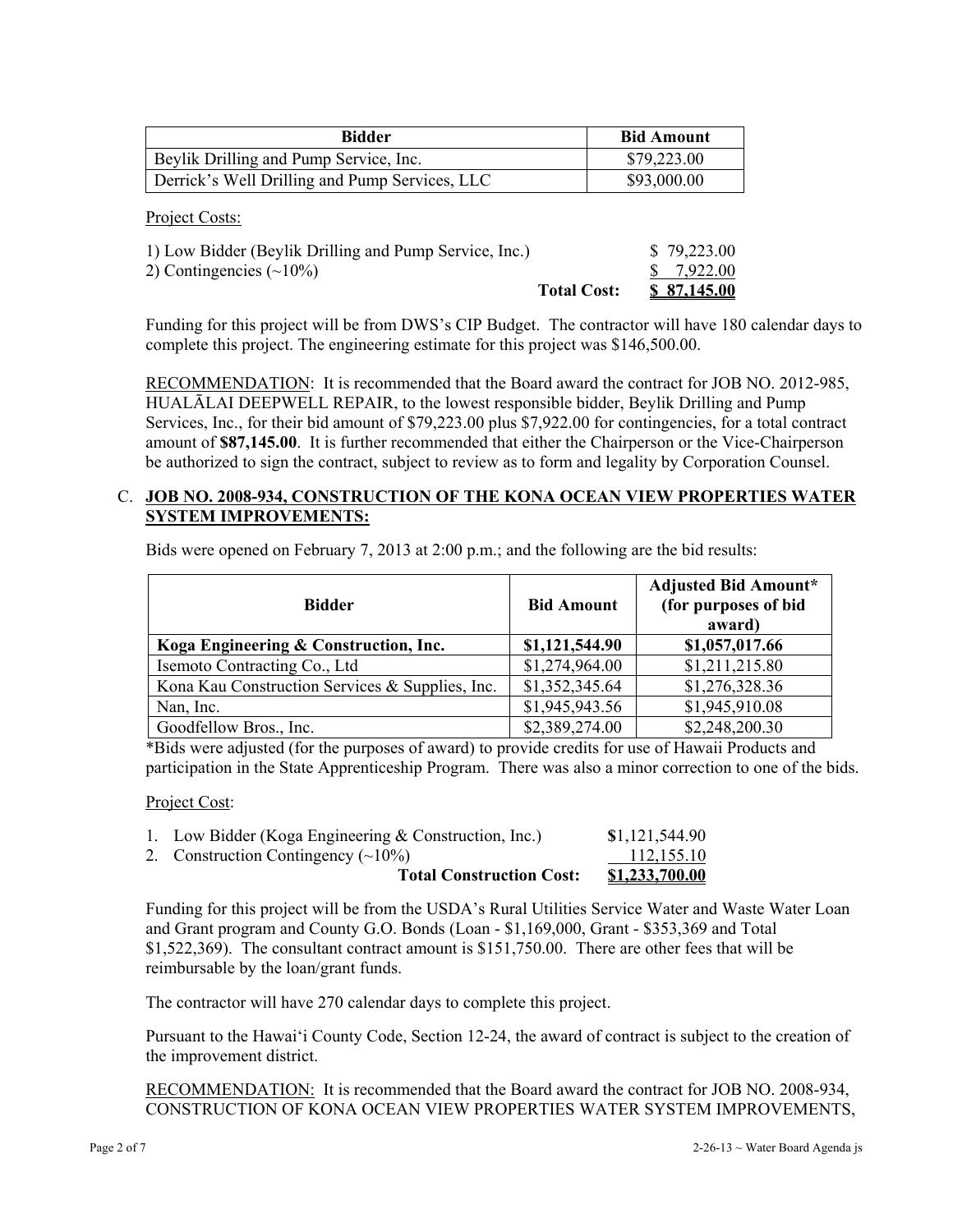to the lowest responsible bidder, Koga Engineering & Construction, Inc., for their bid amount of \$1,121,544.90 plus \$112,155.10 in construction contingency, for a total contract amount of \$1,233,700.00, subject to review as to form and legality of the contract by Corporation Counsel and the acceptance by the USDA Rural Development, Hawai'i County Council and homeowners of the Improvement District Assessment amount.

# D. **FIRST AMENDMENT TO AMENDED AND RESTATED AGREEMENT REGARDING DEVELOPMENT OF SOUTH WAI'AHA WATER SYSTEM AND TERMINATION OF AGREEMENT REGARDING DEVELOPMENT OF NORTH WAI'AHA WATER SYSTEM:**

The Developer, Wai'aha System, LLC has requested to amend the subject agreement and transfer 120 units from Tax Map Key (TMK) 7-5-017:031 (Kona Coffee & Tea Company, Inc.) to TMK's 7-4- 024:011, 012 and 017 (McClean Honokōhau Properties). The amended agreement shall include the revised language to incorporate the new property being served by the Wai'aha Water System. It shall also include the necessary exhibits as well as a revised hydraulic analysis approved by the Department of Water Supply (DWS) showing that the subject property can be adequately served by the Wai'aha Water System as well as the existing DWS system. Any improvements required shall also be outlined in the analysis and shall be the responsibility of the developer to receive water service to the property from this agreement.

Recommendation to be made at the meeting.

# 6) MISCELLANEOUS:

# A. **DEDICATION OF WATER SYSTEMS:**

The Department has received the following documents for action by the Water Board. The water systems have been constructed in accordance with the Department's standards and are in acceptable condition for dedication.

### **1. GRANT OF EASEMENT AND BILL OF SALE**

Subdivision Application No. 2007-000665 Grantors/Sellers: Charlotte Chiung-Chiao Cheng, Michael Hiroshi Seto and Florine Ku'ualoha Paro Tax Map Keys: (3) 2-4-009: 099, 058 and 096 Facilities Charge: \$45,190.00 Date Paid: 2/14/2013 Final Inspection Date: 2/15/2013 Water System Cost: \$ *TBA* 

RECOMMENDATION: It is recommended that the Water Board accepts these documents subject to the approval of the Corporation Counsel, and that either the Chairman or the Vice-Chairman be authorized to sign the documents.

## B. **DEPARTMENT OF WATER SUPPLY PROPOSED OPERATING BUDGET FOR FISCAL YEAR 2014 AND 5-YEAR CAPITAL IMPROVEMENT BUDGET FOR FISCAL YEARS 2014- 2018:**

FY 2014 Operating revenues were computed based on a 3.3% consumption increase, plus a 4.3% increase in water rates that were determined in a rate study by RW Beck. The Department's largest expense remains purchased power totaling \$23,600,000 for the year. Salaries totaling \$9,442,500 were not adjusted for furloughs or pay increases, and include 189 positions, 23 of which are currently vacant, and 6 of which are new.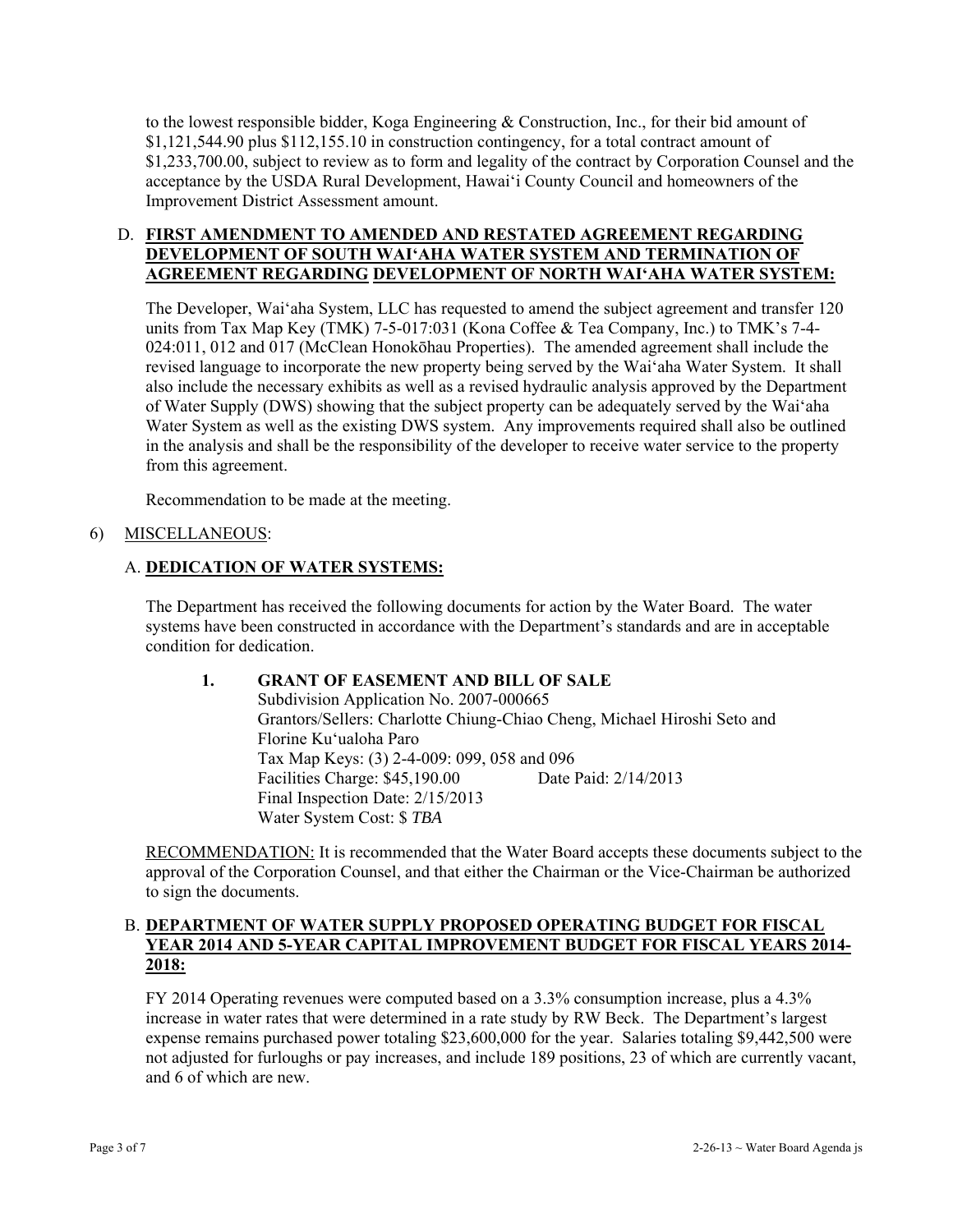The C.I.P. budget is presented in a new 5-year format in order to give a clearer picture of where and what the Department's infrastructure needs are.

RECOMMENDATION: It is recommended that the Water Board approve the Department's FY 2014 Operating budget and 5-year C.I.P. budgets for Fiscal Years 2014-2018 on this first of two readings. Staff also recommends that a public hearing on the proposed Operating Budget for FY 2014 and 5-Year Capital Improvement Budget for Fiscal Years 2014-2018 be held at **9:45 a.m. on March 19, 2013**, just prior to the regular Water Board meeting.

## C. **DEPARTMENT OF WATER SUPPLY PROPOSED TABLE OF ORGANIZATION:**

The Department recognizes the need to revise its current table of organization to align with current and future needs as identified in the Strategic Plan. As such, the Department proposes the following changes:

1) REVISED POSITION ORGANIZATION CHART -- ADMINISTRATION DIVISION - INFORMATION SYSTEMS BRANCH

The Department proposes to amend its Table of Organization, Position Organization Chart to create a Network and Systems Section and an Applications and Database Section, in addition to the existing Geographic Information Systems (GIS) and Information Technology Support Sections.

The proposed Network and Systems Section will provide hardware and software support for network and systems. The proposed newly-created table of organization positions will include five Information Systems Analyst (I SR-16, II SR-18, III SR-20, IV SR-22, V SR-24) positions.

The proposed Applications and Database Section will provide applications, database and web support. The proposed newly created table of organization positions will include five Information Systems Analyst (I SR-16, II SR-18, III SR-20, IV SR-22, V SR-24) and one Information Systems Support Technician (II SR-15) positions.

The existing Information Technology Support Section will also be more accurately renamed to the Information Systems Support Section.

The proposed changes will provide the Department the ability to meet its goals of improved efficiency, through the appropriate use of technology (integrated information management: centralized data, Intranet communication, electronic bidding, GIS, etc.). Please note that although numerous positions appear on the organization chart, positions will only be filled as needed.

# 2) REVISED POSITION ORGANIZATION CHART -- ADMINISTRATION DIVISION - HUMAN RESOURCES BRANCH

The Department proposes to amend its Table of Organization, Position Organization Chart to create a new Safety Trainer position, as well add Human Resources Technician II, Human Resources Specialist I and II positions.

The proposed Safety and Driver Coordinator will oversee department-wide industrial safety and comprehensive driver improvement programs. The Safety Trainer will conduct annual safety and equipment training to comply with all OSHA and HIOSH regulations, legislation, standards and practices.

The proposed Human Resources Technician II, Human Resources Specialist I and Human Resources Specialist II positions will provide the ability to meet the increasing requirements in the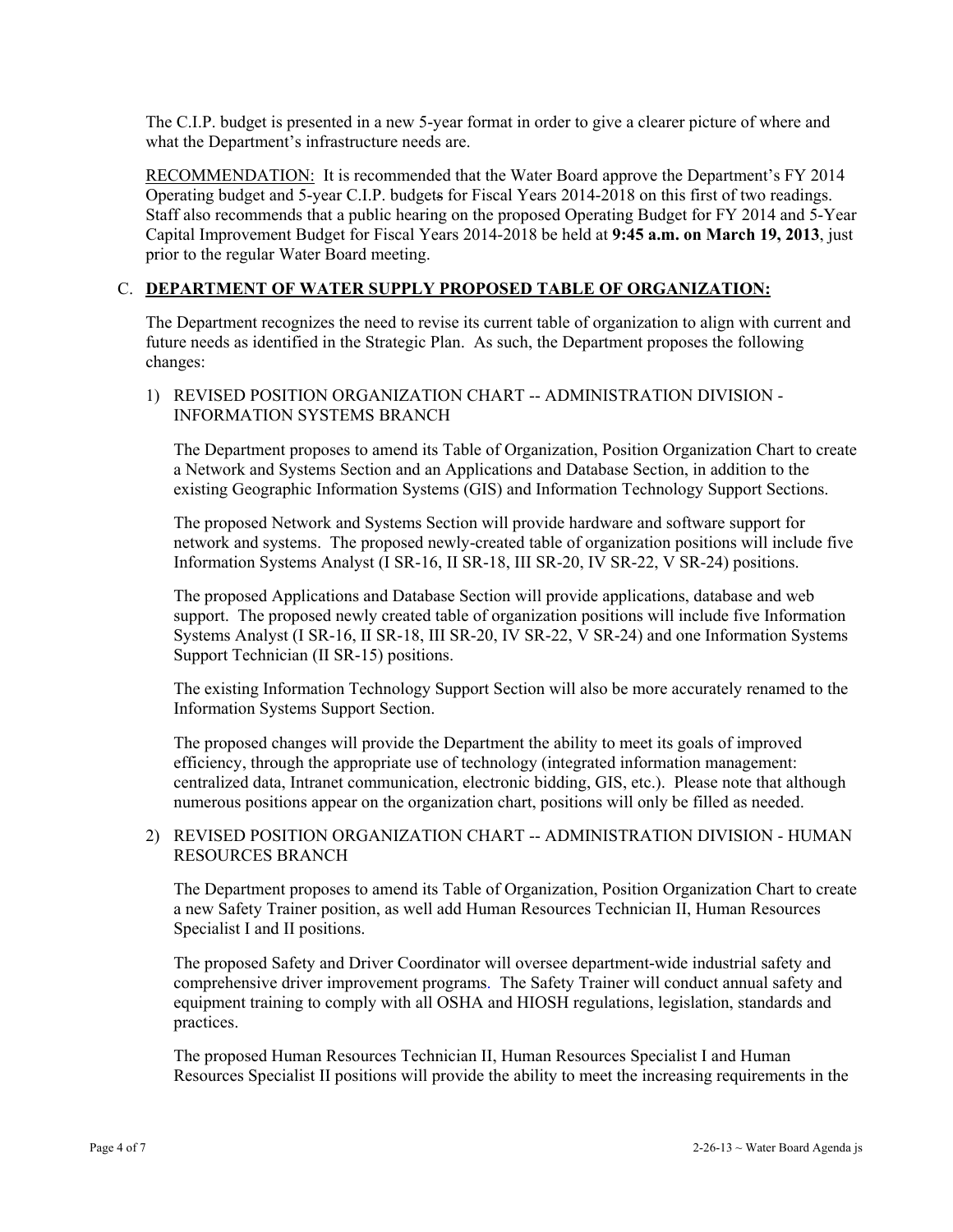human resources/personnel field. There have been increasing duties as a result of Federal and State legislation, as well as revised procedures at the County of Hawaii Department of Human Resources.

### 3) REVISED POSITION ORGANIZATION CHART -- ENGINEERING DIVISION

The Department proposes to amend its Table of Organization, Position Organization Chart, to add the Engineering Drafting Technician I through IV positions to the Support Services Branch, and more appropriately renaming that branch the Drafting Services Branch, while eliminating one of the Engineering Drafting Technician V positions. In addition, the Department is adding the Technical Support Services Section to the Engineering Branch which includes three positions: the Engineering Support Technician I, II and III. The Department is also adding an Engineering Support Technician I to the Technical Support Section of the Water Resources and Planning Branch, as well as the Records Section of the Water Quality Assurance and Control Branch.

Creating the Engineering Drafting Technician series allows the Department to hire an entry-level drafting technician who could eventually progress to higher drafting technician levels as the need arises. The Engineering Drafting Technicians will be supporting the Engineering Division staff with drafting needs, as well as organization and maintenance of As-Built plans. Responsibilities of the positions will also include the support and maintenance of major drafting equipment within the Engineering Division, and coordinating the inclusion of water systems with the Department's GIS system.

Creation of the Technical Support Services Section in the Engineering Branch is consistent with the sections in the Water Quality Assurance and Control Branch, as well as the Water Resources and Planning Branch. Besides assisting the engineers and inspectors with research and other duties, the Engineering Support Technicians will log, track, file and distribute construction plans from initial submittal to completion of As-Built plans. Being able to keep up with logging, tracking, and filing of plans whether for review or processing of As-Built plans, allows the engineering staff to operate and respond to inquiries more efficiently.

Rename the Civil Engineer VII (EM07) position to Chief of Engineering (EM07) for consistency among division heads.

#### 4) REVISED POSITION ORGANIZATION CHART -- FINANCE DIVISION

The Department proposes to amend its Table of Organization, Position Organization Chart, to create the Accountant I, Credit & Collections Supervisor, and Supervising Cashier positions. In addition, the Department proposes to transfer the Billing Support section from the Support Services Branch to the Customer Service Branch, transfer the Accountant III position from the Support Services Branch to the Management Accounting Branch, and reallocate the Waterworks Controller, Customer Service Supervisor, and Assistant Customer Service Supervisor positions.

The Accountant I (SR18) position will oversee the processing and reporting of Departmental payroll which has consistently been under pressure to meet deadlines while also providing for normal vacation and sick leave among staff.

The Credit & Collections Supervisor (SR17) will oversee the collection of delinquent accounts, both active and closed, on a timely basis. Monitoring both active and closed accounts on a timely basis is not possible without additional manpower.

The Supervising Cashier (SR14) will oversee servicing of walk-in customers, processing of incoming mail, and accounting and depositing of department funds on a daily basis, which have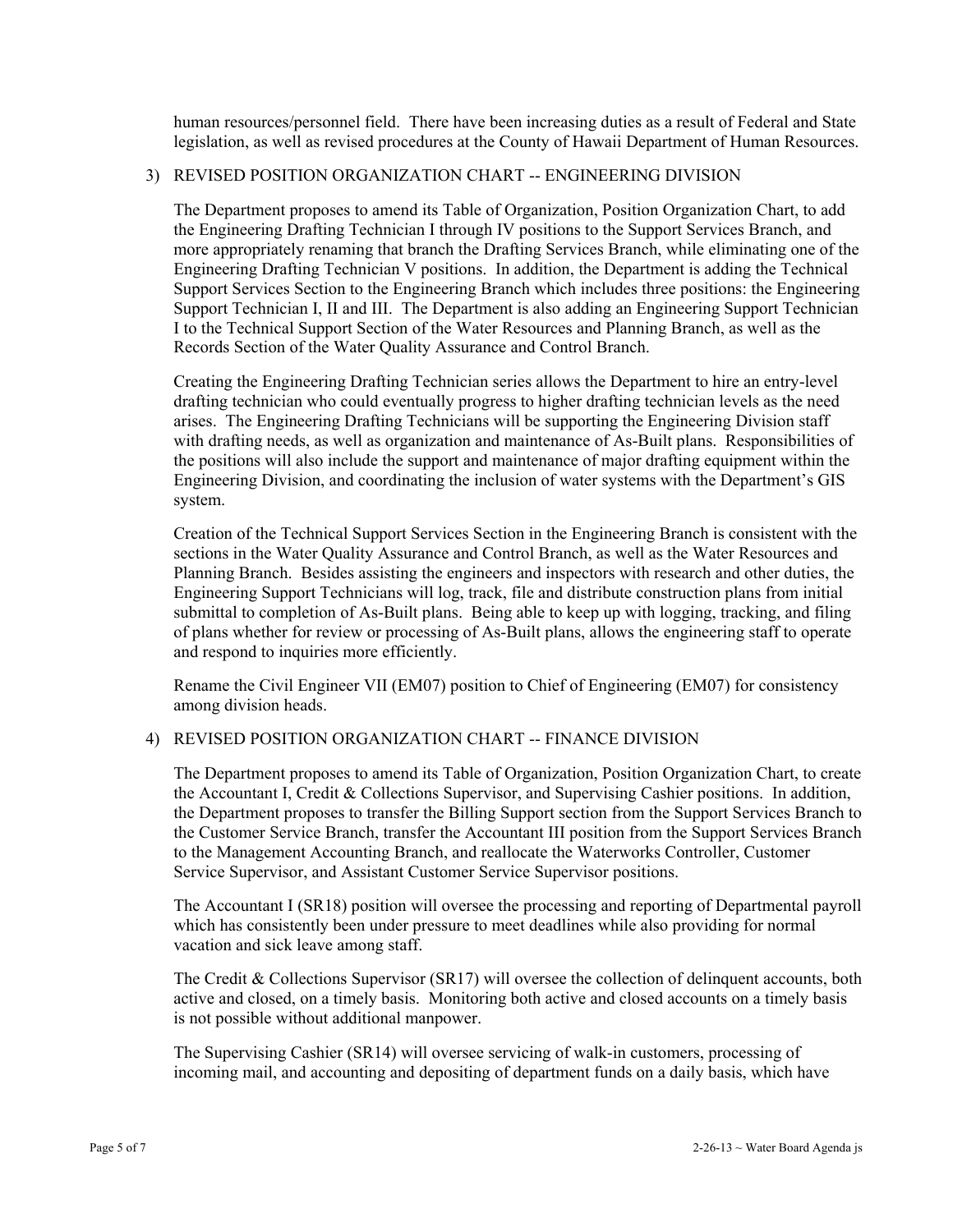consistently been difficult to accomplish while also providing for normal vacation and sick leave among staff.

Reallocate the Waterworks Controller (EM05) position to Chief of Finance (EM07) to make compensation consistent with responsibilities and between division heads.

Reallocate Customer Service Supervisor position (SR18 to SR24) and Assistant Customer Service Supervisor position (SR16 to SR22) to reflect additional responsibilities relating to supervision, coordination between functions with other divisions, and advances in technology and equipment.

Consolidate accounting positions in the Management Accounting Branch under an Accounting section. This will provide more flexibility to utilize accounting positions between functions and provide a series for promotion within the Department.

Delete the existing Purchasing Agent position which has never been filled.

Please note that although numerous positions appear on the organization chart, positions will only be filled as needed. The proposed changes will also help the Department achieve its Strategic vision of being an 'employer of choice,' as the changes will provide career paths for upward mobility.

RECOMMENDATION: It is recommended that the Water Board approve the proposed revised Table of Organization.

### D. **AD HOC FINANCE COMMITTEE REPORT:**

The Water Board's Ad Hoc Finance Committee Chairperson, Mr. Art Taniguchi, has been investigating the three focus areas (DWS's policies on credit card use, cash control and vehicle take-home), which encompass the scope of the Committee's work. At this meeting, the Committee may do the following:

 Discussion of DWS's cash handling procedures and proposed changes. Discussion may include a possible switchover to Oahu's billing system.

#### E. **ENERGY MANAGEMENT ANALYST UPDATE:**

The Energy Management Analyst will provide an update on significant changes or noteworthy areas relating to energy use and the Department's Green Initiatives.

#### F. **MONTHLY PROGRESS REPORT**:

Submission of Progress Report of Projects by the Department. Department personnel will be available to respond to questions by the Board regarding the status/progress of any project.

#### G. **REVIEW OF MONTHLY FINANCIAL STATEMENTS:**

Submission of financial statements and information relating to the financial status of the Department. Department personnel will be available to respond to questions by the Board relating to the financial status of the Department.

### H. **MANAGER-CHIEF ENGINEER'S REPORT:**

The Manager-Chief Engineer will provide an update or status on the following:

- 1) Palani Road Transmission Waterline Project
- 2) Kawailani Tank update
- 3) Pu'ukala/Kona Ocean View Properties Subdivision Improvement District Update
- 4) Public Information and Education Specialist Update